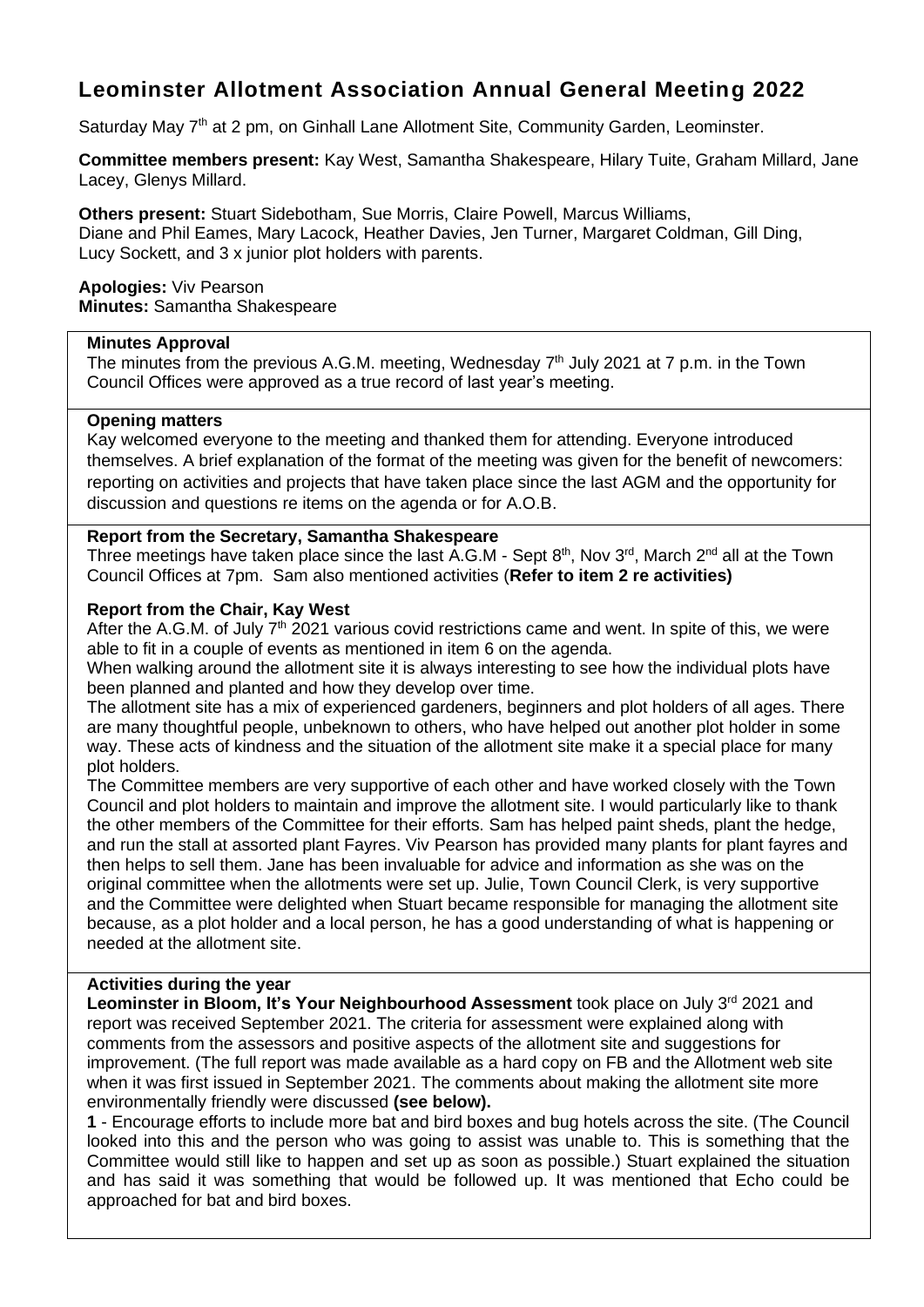**2** - Make maximum use of rainwater butts rather than mains water. Not all plots have sheds but a few containers could be used for collecting rain water. This is good advice as using water from water butts is more economical than paying the costs of mains water, which is metred.

**3** - Continue to persuade all plot holders to garden organically. It was mentioned that there are hedgehogs on the site and a number of them had ended up with HELP 4 Hogs at Shobdon as they had been poisoned. It was suggested that signage to inform plot holders of hedgehog might help make them more aware that they were on site.

**4** - Ongoing work on wildlife area – planting trees and flowers to attract insects and creating a small pond

**5** - Consider whether to set out a (sponsored?) flower arrangement near the entrance gate. LIB have offered planters to the Town Council. We have said we would like them for the allotments and are waiting for them to be emptied of current plants before they can be moved to the allotment site.

- **Picnic on the Plot on Sunday** August 15<sup>th</sup> 2021- this was attended by members of the L.A.A Committee and one other plot holder.
- Plant Fayre on Saturday September 18<sup>th</sup>2021- several courgettes donated but all other items were from the Community Garden, Sam's plot and from Viv Pearson. The stall was run by Hilary, Sam, Viv and Kay. The £26 profit was used to purchase blue wood preserve which Sam and Kay used to paint the Community Shed.
- Harvest Supper on Friday October 8<sup>th,</sup> 2021- The L.A.A used money from the funds to subsidise drinks and food. As usual, those that attended contributed an amazing selection of savoury and dessert dishes. There was the usual quiz but no awards were given as it was felt that the Covid situation had impacted on the amount of time that individual plot holders could commit to attending their plots.
- **Security Marking** sessions **-** A session for West Mercia police to carry out security marking was arranged for Saturday July 10<sup>th</sup> but this was poorly attended due to the short notice. Another date for security marking was organised for Saturday October 23<sup>rd</sup> from 1p.m. until 3p.m. but once again, no one turned up, even though it was advertised well in advance on FB, allotment web site and posters on the notice boards. It was suggested that instead of wasting police time security marking should be carried out by the plot holders themselves and that they use the resources left in the Community Shed from the previous police visit.
- **January 28th -30th R.S.P.B Garden Birdwatch at the allotments**. Kay and Sam provided bird identification sheets and relevant forms (obtained by Sam) on the allotment notice board and in the Community Shed. Notification of this was given on the Allotment Web Site, Face Book and posters on the noticeboards. Only three people took part- Kay. Sam, Hilary.

## **Other Matters arising from last year's A.G.M.**

- **Thefts/security Closing the entrance gate** large signs were put on the gate requesting plot holders to close the gate after entering and exiting the allotment site and to lock it if they were last leaving. Most people abide by this. However, the padlocks/gates can be difficult for some people to manage, myself included at times. Ask for assistance if this is possible. Several weeks ago, a car parked in front of the open gate so it could not be closed. This might have been a walker using the allotment site for parking and not wishing to be locked in? It had been suggested in a previous LAA meeting that a post to prevent the gate swinging 180 degrees into the hedge would make it impossible for anyone to block the gate and help stop the gate from dropping on its hinges. The post might need to be removable, padlocked in place to allow easier access for Council vehicles.
- **Anti-social behaviour-** There have been a couple of isolated incidents but, luckily, the allotment community is mostly very respectful of others. However, there is a slight issue with littering as some seem to think it appropriate to put plastic bottles, bags and cans on a cordoned off compost heap or by/over the fenced off wildlife area. Littering is classed by law as antisocial. [\(Antisocial](http://www.legislation.gov.uk/ukpga/2003/38/contents) [Behaviour](http://www.legislation.gov.uk/ukpga/2003/38/contents) Act 2003 and Police Reform and Social [Responsibility](http://www.legislation.gov.uk/ukpga/2011/13/contents/enacted/data.htm) Act 2011) Kay and Stuart have removed five black bin bags full of assorted litter in the last few weeks.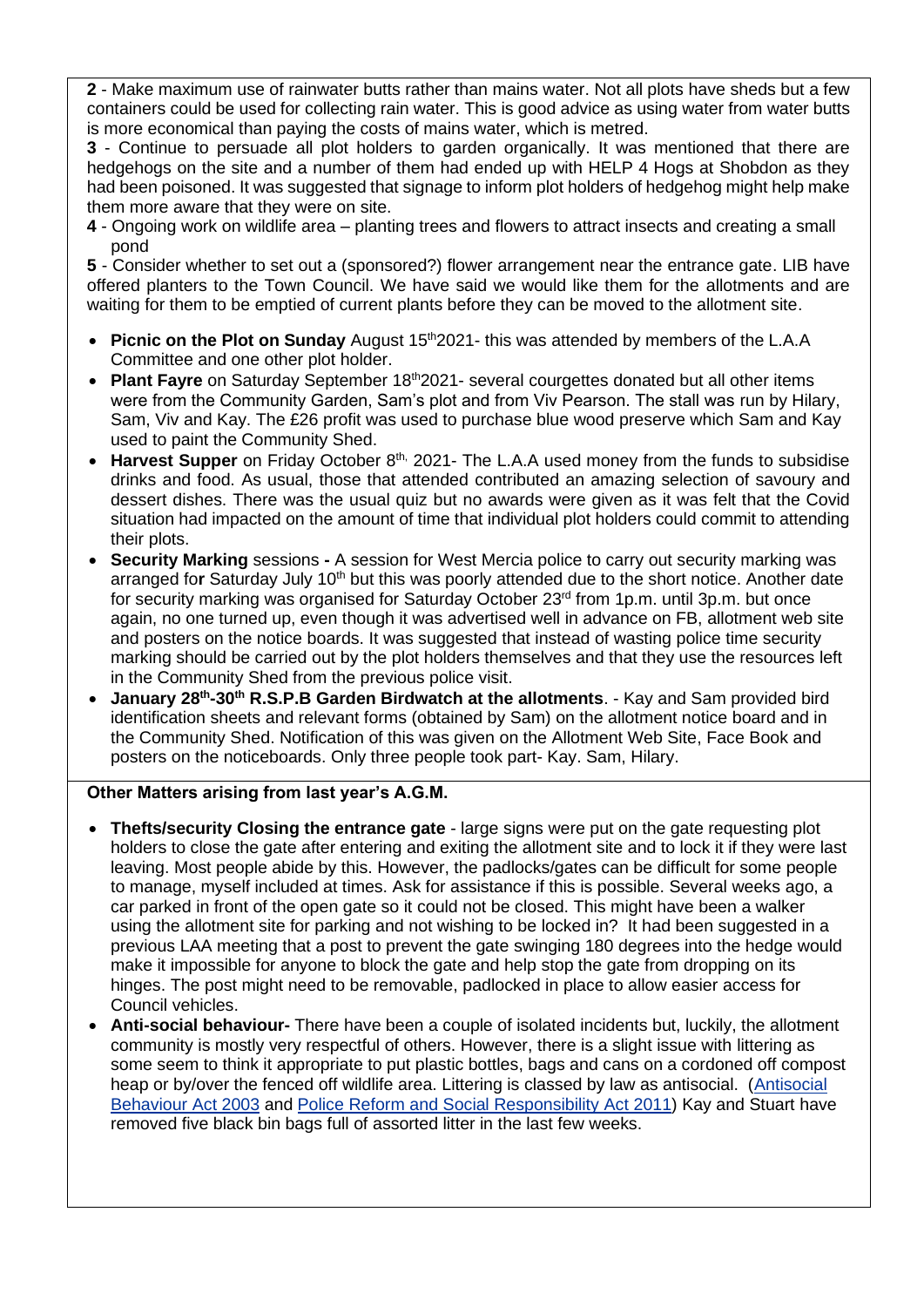# **Matters arising from last year's A.G.M**.- **Town Council issues**

- **Communication with plot holders** secure post box. This is now installed in the Community Shed plus an additional information notice board on the side of the Community Shed. Old notice board enables plot holders to access forms and Information. Communication continues to be an issue for the following reasons- The LAA do not have a list of contact details for all LAA members as this was handled by the Town Council staff and data protection laws prevents them from passing on personal details. See report from membership Secretary, Hilary Tuite, on how this will be resolved. The other issue concerns prospective new tenants. They are told about vacant plots but they are not shown round so no one to explain the existence and use of the Community Garden area and its facilities. Perhaps a welcome sheet would be useful? Gill Ding highlighted the need for simplifying all notifications and announcements to avoid confusion.
- **Compost loo -** became usable as soon as Covid regulations permitted this,
- **Recycling area/ Wildlife area** work in progress. This was strimmed and Sam and Kay have planted a hedge of various species, donated to the Town Council, from the Woodland Trust as part of the Queen's Jubilee plant a tree initiative, Chris kindly donated three crab apple trees and Quince. Steve has donated a small walnut tree which is being grown on to give it a better chance of thriving in the wildlife area. It was noted that Mark had kindly offered to give the area another strim and many thanks and appreciation for all his hard work that morning were expressed at this meeting.
- **Disabled facilities/toilet to be actioned -** Raised beds to be constructed on the old recycling area. Application for a grant is needed to help cover the cost of a toilet suitable for those with disabilities. Raised beds made from recycled plastic were researched and Stuart and Kay filled out a grant in the hope of receiving a grant to help pay for the costs of these. Unfortunately, this could take such a long time to be successful that having wooden raised beds is being considered. Stuart is looking into the cost of timber needed for this.
- **Numbering plots** over the years plots have been subdivided and the original numbering system has caused issues. Many thanks to Stuart for organising new number plaques and attaching them to the plot gates. Plot holders were given advance notification of this action on FB, the allotment website and posters on the allotment noticeboard. Sam and Kay helped Stuart to place number plaques on every plot.
- **Retiring plot holders "Veterans" scheme -** Notification and forms available.
- notification on FB, allotment website and posters to inform plot holders of this scheme. A registration form for this is available from the allotment notice board by the gate. **NB** The Committee consulted the Town Council and agreed to use some of its funds to pay for two people to have Veteran membership for a year. Both have been plot holders. This is in recognition of all the hard work and support that they have given to the LAA over many years. The appropriate paperwork has now been completed for one of these people.
- **Rotovators** Stuart reported that they need attention as they are not working reliably.
- **Site lease renewal** Julie is negotiating this**.**
- **Vacant plots** none. 6 people on the waiting list.

## **Report on Membership - Hilary Tuite**

Membership fees that affiliate the L.A.A. with the National Association are payable by the end of August and will now be collected directly by L.A.A. This will mean that L.A.A. will be able to have a record of all members available that will enable us to access free insurance under the umbrella of the National Association amongst other benefits.

Collection will start at the May Plant Fayre and membership forms will also be available in the notice board by the gate at the allotments from the end of the month.

Once the L.A.A. has a record of all members it will be easier to keep in contact and inform people of any events and news.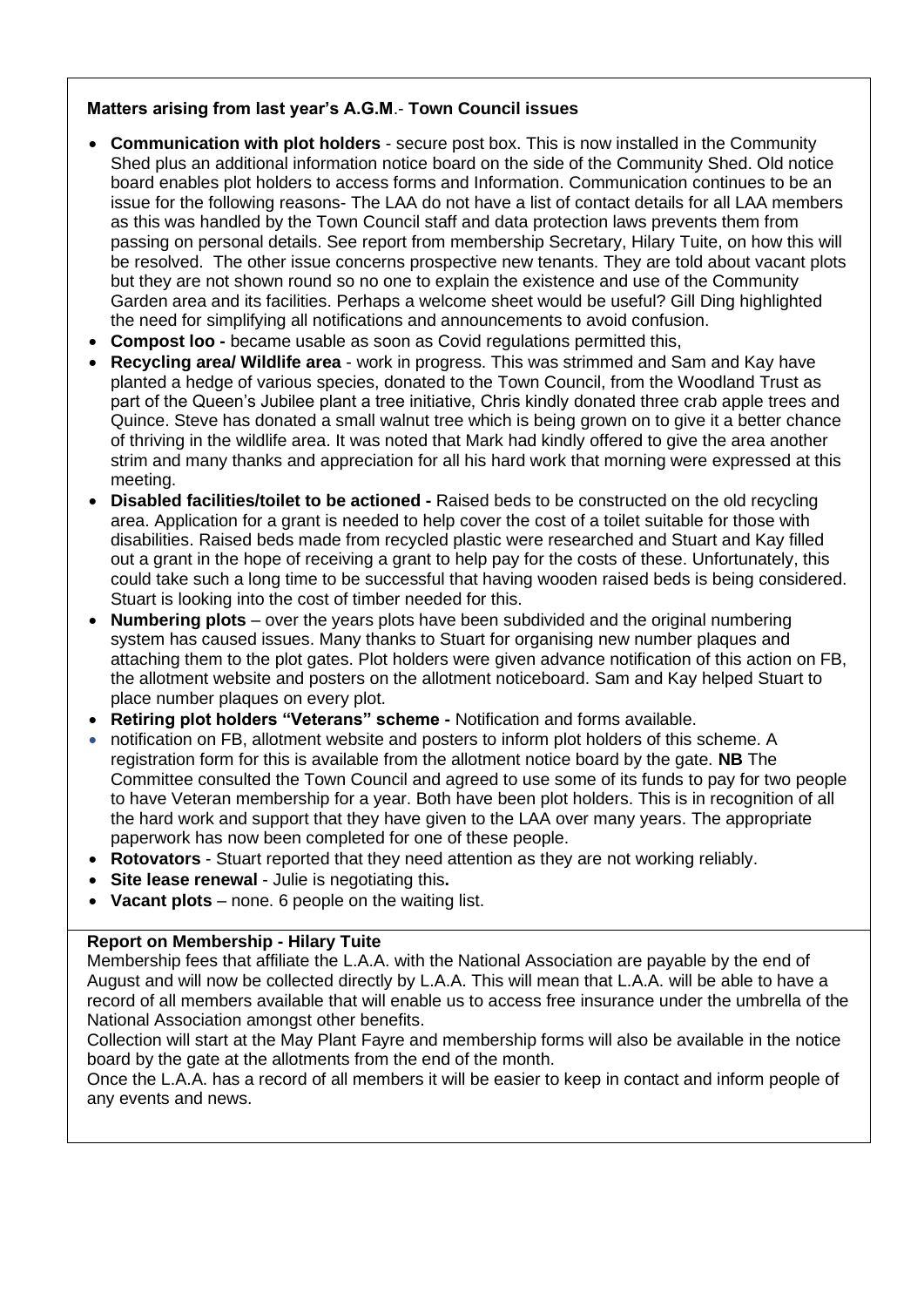## **Report from the Seed order Co-ordinator, John Braithwaite and Jane Lacey, Kings seed Catalogues 2022/2**3

These will be available for Allotment Association members to collect from John's home address, 11 Ryelands Road, between 10 and 12 on given days of the week. (To be announced.) Also, orders can be collected from this address. Facebook, the Allotment Web Site, the Allotment notice board and post box in the Community Shed will be used for relevant information.

**August** - Catalogues arrive.

**Start of November** - hand in first orders.

**Mid December** - goods arrive

**Early December** - second order, about a month after the first one.

## **Report from Treasurer Hilary Tuite**

Since taking over as treasurer in December 2021 the only income we have received has been from King's seed order for £332.45, with only 10 members taking part last year.

Expenditure of £295.69 to King's seeds, £161.56 for plot insurance and £25.00 for a table at the Craft and Plant fair to take place on 21st May leaves a balance of £1138.36 in the bank. There was a profit of £36.76 on the seed orders. The insurance payment for members will hopefully not be necessary next year with the members' details being held by L.A.A. the committee should be able to take advantage of the free insurance as part of the affiliation to the National Association.

# **Election of Officers**

Kay and Sam explained that they were relinquishing their roles but would remain active for the LAA. Sam works full time, long hours and not locally so is finding it increasingly difficult to give time to LAA matters. She also explained how time consuming our roles were because there were so few Committee members to spread the work load. People are keen to make suggestions but tend to expect others to action them. Kay said that she was prepared to support the new Chairperson but not to be tied up with all the admin that this involved. She wished to be active in developing the wildlife area. Kay would also take responsibility for 2022 LIB paperwork as this was an ongoing project from last year.

- **Claire Powell (Chair)**
- **Sue Morris (Secretary)**
- **Hilary Tuite (Treasurer and Membership Secretary)**
- **John Braithwaite (Seed order Co-ordinator with support from Jane Lacey)**
- **Graham Millard (committee member)**
- **Glenys Millard (committee member)**
- **Kay West (committee member)**
- **Samantha Shakespeare (committee member)**
- **Viv Pearson – (committee member - Veterans Representative)**

These appointments were seconded by Jane Lacey and passed by those attending the meeting.

## **Any other business**

- **Harvest supper 2022** New categories for harvest supper awards were given to Stuart and Julie. Plot holders were asked for suggestions via FB, web site and notice board posters but only two people responded. All categories will be judged independently. Stuart will organise judging.
- **Removing old leaf compost bay** In spite of it being taped off it continued to be used. Unfortunately, there was plastic waste, including bottles, and tin cans in with the compostable material. Kay cleared the top layer as this could be burned. Stuart and Kay will be clearing more of it on Wednesday May 11<sup>th</sup>.

• **Allotment website - is it needed?** Question raised by Kay West as the L.A.A pay for this facility? Kay would like it noted that Chris Conlon does an excellent job as L.A.A Web Site Administrator.

*Pros* - It holds all sorts of documents on the Documents page, to which people can refer. It's a good way of disseminating information, news, rules and regs.

Good contact point for those who are thinking of taking on an allotment.

 *Con's* - There is a cost to the website.

 People use Facebook rather than look at a website. Not everyone has a computer/lap top.